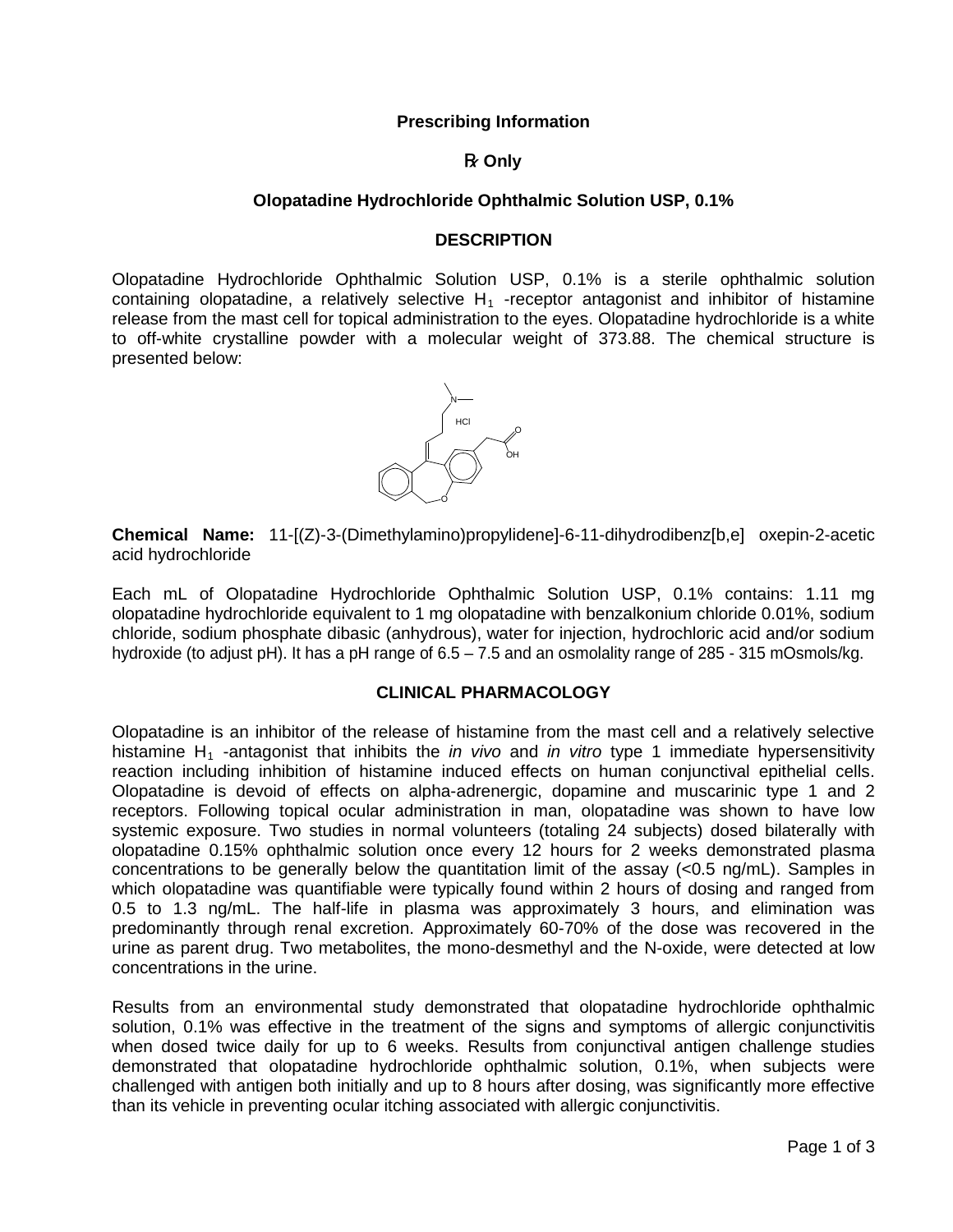## **INDICATIONS AND USAGE**

Olopatadine hydrochloride ophthalmic solution, 0.1% is indicated for the treatment of the signs and symptoms of allergic conjunctivitis.

#### **CONTRAINDICATIONS**

Olopatadine hydrochloride ophthalmic solution, 0.1 % is contraindicated in persons with a known hypersensitivity to olopatadine hydrochloride or any components of olopatadine hydrochloride ophthalmic solution, 0.1%.

#### **WARNINGS**

Olopatadine hydrochloride ophthalmic solution, 0.1% is for topical use only and not for injection or oral use.

## **PRECAUTIONS**

#### **Information for Patients**

To prevent contaminating the dropper tip and solution, care should be taken not to touch the eyelids or surrounding areas with the dropper tip of the bottle. Keep bottle tightly closed when not in use.

Patients should be advised not to wear a contact lens if their eye is red. Olopatadine hydrochloride ophthalmic solution, 0.1% should not be used to treat contact lens related irritation. The preservative in olopatadine hydrochloride ophthalmic solution, 0.1%, benzalkonium chloride, may be absorbed by soft contact lenses. Patients who wear soft contact lenses and **whose eyes are not red** should be instructed to wait at least ten minutes after instilling olopatadine hydrochloride ophthalmic solution, 0.1% before they insert their contact lenses.

#### **Carcinogenesis, Mutagenesis, Impairment of Fertility**

Olopatadine administered orally was not carcinogenic in mice and rats in doses up to 500 mg/kg/day and 200 mg/kg/day, respectively. Based on a 40 µL drop size, these doses were 78,125 and 31,250 times higher than the maximum recommended ocular human dose (MROHD). No mutagenic potential was observed when olopatadine was tested in an *in vitro* bacterial reverse mutation (Ames) test, an *in vitro* mammalian chromosome aberration assay or an *in vivo* mouse micronucleus test. Olopatadine administered to male and female rats at oral doses of 62,500 times MROHD level resulted in a slight decrease in the fertility index and reduced implantation rate; no effects on reproductive function were observed at doses of 7,800 times the maximum recommended ocular human use level.

# **Pregnancy: Pregnancy Category C.**

Olopatadine was found not to be teratogenic in rats and rabbits. However, rats treated at 600 mg/kg/day, or 93,750 times the MROHD and rabbits treated at 400 mg/kg/day, or 62,500 times the MROHD, during organogenesis showed a decrease in live fetuses. There are, however, no adequate and well controlled studies in pregnant women. Because animal studies are not always predictive of human responses, this drug should be used in pregnant women only if the potential benefit to the mother justifies the potential risk to the embryo or fetus.